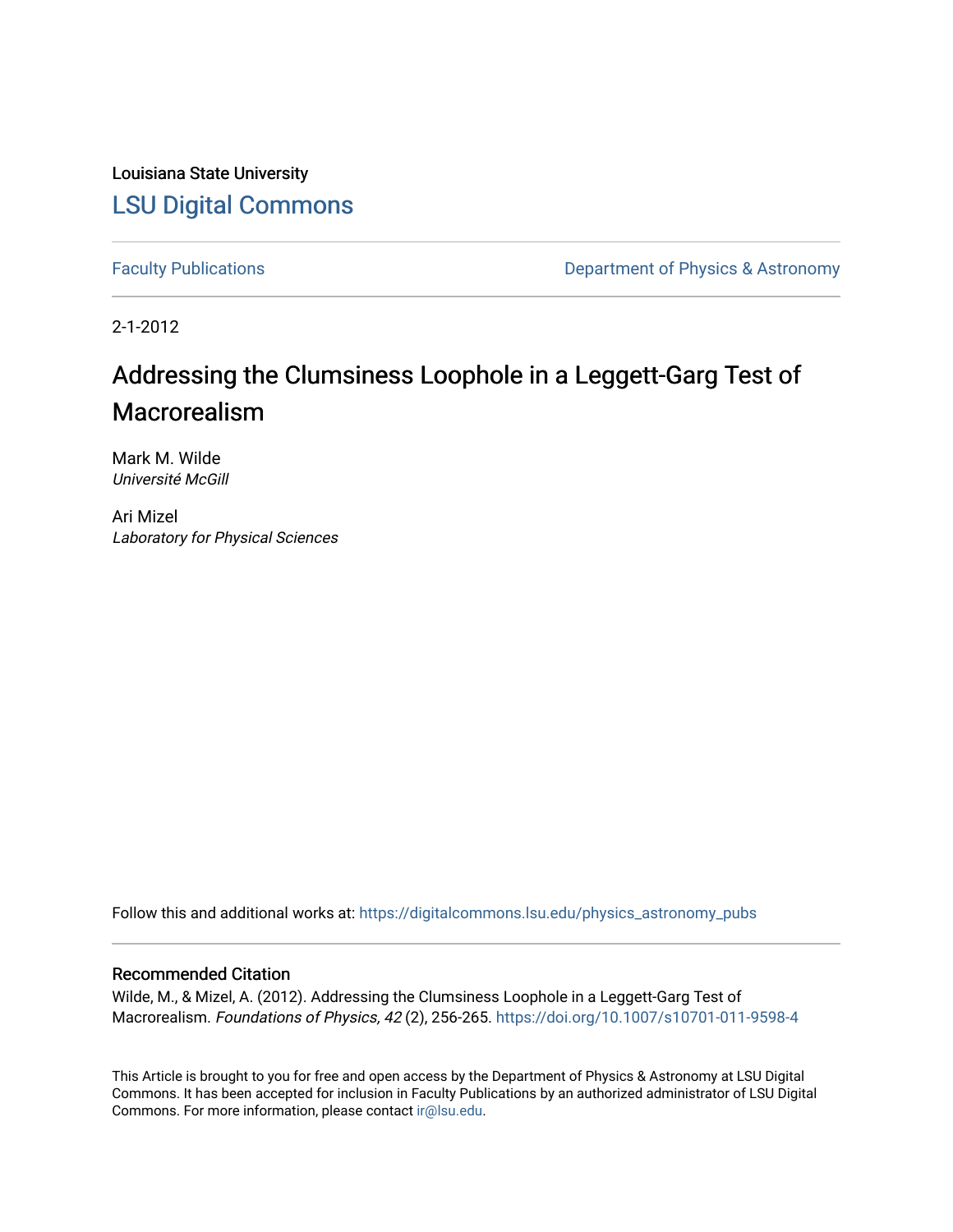## Addressing the clumsiness loophole in a Leggett-Garg test of macrorealism

Mark M. Wilde · Ari Mizel

Received: October 27, 2018/ Accepted:

Abstract The rise of quantum information theory has lent new relevance to experimental tests for nonclassicality, particularly in controversial cases such as adiabatic quantum computing superconducting circuits. The Leggett-Garg inequality is a "Bell inequality in time" designed to indicate whether a single quantum system behaves in a macrorealistic fashion. Unfortunately, a violation of the inequality can only show that the system is *either* (i) non-macrorealistic or (ii) macrorealistic but subjected to a measurement technique that happens to disturb the system. The "clumsiness" loophole (ii) provides reliable refuge for the stubborn macrorealist, who can invoke it to brand recent experimental and theoretical work on the Leggett-Garg test inconclusive. Here, we present a revised Leggett-Garg protocol that permits one to conclude that a system is *either* (i) non-macrorealistic or (ii) macrorealistic but with the property that two seemingly non-invasive measurements can somehow collude and strongly disturb the system. By providing an explicit check of the invasiveness of the measurements, the protocol replaces the clumsiness loophole with a significantly smaller "collusion" loophole.

PACS 03.65.Ta · 03.67.-a

## 1 Introduction

One of the hallmarks of the quantum theory is that it defies our intuition about the world. Faced with experimental manifestations of entanglement and wave-particle duality, one may recognize the need to revise classical theories, but one does not readily accept the radical quantum picture of nature. Bell's theorem [\[1,](#page-7-0) [2\]](#page-7-1) provided a clear experimental protocol to test whether nature could obey a revised classical theory at least satisfying the minimal postulates of local realism. The experimental demonstration of a violation of Bell's inequality [\[3\]](#page-7-2) showed that even these minimal postulates must be abandoned.

Unfortunately, the Bell protocol can be experimentally demanding, especially for large quantum systems such as superconducting qubits, requiring two parts that can be entangled, spatially separated, and independently measured. If one wishes to look for signatures of quantum behavior in such systems, a non-local Bell test is usually impractical. Leggett and Garg therefore framed a less experimentally demanding protocol that tests for violation of the postulates of macrorealism rather than local realism [\[4,](#page-7-3) [5\]](#page-7-4). Refinements exist in the literature, but the original postulates of macrorealism are as follows: a macroscopic system with two or more macroscopically distinct states available to it will at all times be in one or the other of these states (macroscopic realism per se), and it is possible, in principle, to determine the state of the system with arbitrary small perturbation to its subsequent dynamics (noninvasive measurability). Leggett and Garg derived an inequality similar to that of Bell [\[4\]](#page-7-3) to bound the temporal correlations observable in a macrorealistic theory. (Some have referred to the Leggett-Garg inequality as a Bell inequality in time). A violation of the inequality is supposed to show that a system is not behaving macrorealistically.

Mark M. Wilde is a postdoctoral fellow in the School of Computer Science, McGill University, Montreal, Quebec, Canada. Ari Mizel is with the Laboratory for Physical Sciences, 8050 Greenmead Drive, College Park, Maryland, USA 20740. (E-mail: mark.wilde@mcgill.ca; ari@arimizel.com).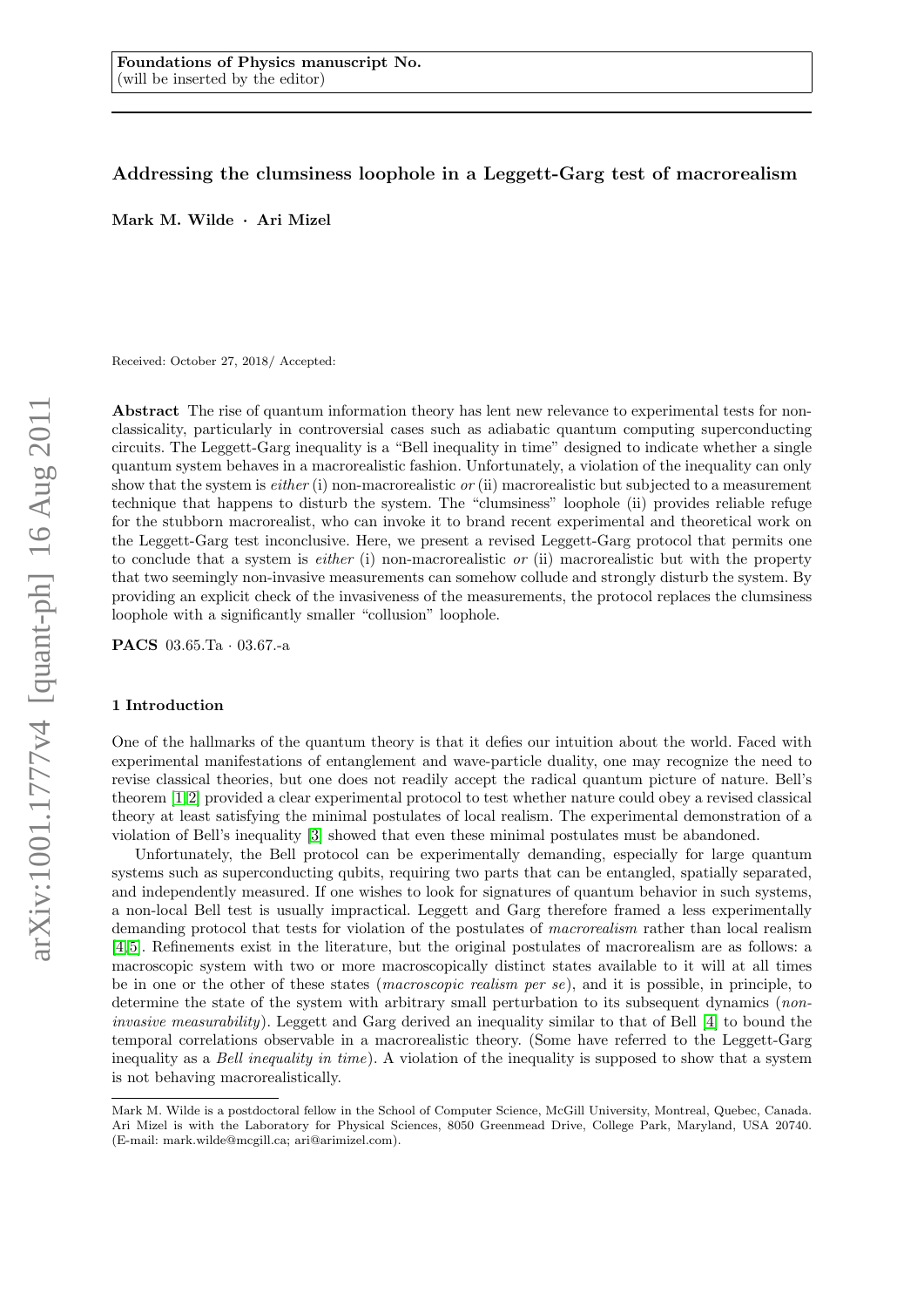Despite being more experimentally tractable than a Bell test for systems like superconducting qubits, any Leggett-Garg test suffers from a serious vulnerability in comparison to a Bell test. Since the locality postulate of local realism states that it is impossible to affect a spatially distant physical system, a violation of Bell's inequality can unequivocally demonstrate a failure of local realism. On the other hand, macrorealism does not assert that it is impossible to affect a physical system by measurement but merely that it is possible for a sufficiently adroit measurement to avoid doing so. Thus the Leggett-Garg test can show only that the system is either (i) non-macrorealistic or (ii) macrorealistic but subjected to a measurement technique that happens to disturb the system. Rather than abandoning a cherished view of the nature of physical reality, an adherent of macrorealism will likely attribute a violation of the Leggett-Garg inequality to the "clumsiness" loophole (ii), which results from experimental limitations, rather than the radical finding (i), which topples the macrorealist's picture of nature. Recent experimental Leggett-Garg tests  $[6, 7, 8]$  $[6, 7, 8]$  $[6, 7, 8]$  and theoretical work  $[9, 10, 11, 12, 13]$  $[9, 10, 11, 12, 13]$  $[9, 10, 11, 12, 13]$  $[9, 10, 11, 12, 13]$  $[9, 10, 11, 12, 13]$  $[9, 10, 11, 12, 13]$  are thus inconclusive in the eyes of a stubborn macrorealist. Leggett and Garg acknowledge this loophole but maintain that clever measurement schemes, such as ideal negative-result measurements, argue against the macrorealist's retort.

In this paper, we provide a more methodical and general means of addressing the clumsiness loophole. Of course, it is impossible in principle to prove once and for all that a measurement device is non-invasive. Even if the device were to pass a number of tests for non-invasiveness, one never knows whether some test exists which the device would fail (i.e., a scientific hypothesis like "the measurement device is noninvasive" can be falsified but cannot be proven true once and for all). Furthermore, in our context, we would need to demonstrate that the device would be non-invasive if not for the fact that the quantum system being measured cannot be measured non-invasively. Our approach is instead to frame the notion of an "adroit measurement" and show how to demonstrate it experimentally. We then devise an experiment that shows how to use only adroit measurements to violate the Leggett-Garg inequality. The result is a compelling protocol that addresses the clumsiness loophole, while having more modest experimental requirements (for systems like superconducting qubits) than the Bell inequality. It allows one to conclude that a system under investigation is either (i) non-macrorealistic or (ii) macrorealistic but with the property that two adroit measurements can somehow collude and strongly disturb the system. The protocol advances beyond the original Leggett-Garg test by providing an explicit way to check whether the measurement technique happens to disturb the system. The clumsiness loophole is thereby closed, although a significantly smaller collusion loophole remains since the check is not exhaustive.

We structure this paper as follows. We first review the standard Leggett-Garg inequality and then present an ideal variation of it that replaces the clumsiness loophole with the smaller collusion loophole as described above. We show how increasing the number of adroit measurements leads to a stronger violation of the Leggett-Garg inequality. We then generalize the scenario and report how the inclusion of noise leads to a practical trade-off between the number of adroit measurements and the strength of dephasing noise. Our conclusion includes remarks on the clumsiness loophole as it relates to recent weak-measurement versions of the Leggett-Garg inequality [\[11,](#page-7-10) [12,](#page-7-11) [13\]](#page-7-12).

## 2 Leggett-Garg Inequality for Qubits

Suppose that we prepare a given system in some specific initial state and measure a dichotomic observable Q (with realizations  $\pm 1$ ) after delays  $t_i$ , where  $i = 1, 2, 3$ . We repeat and average the results to compute the two-time correlation functions  $C_{i,j} \equiv \langle Q_i Q_j \rangle$ , where we employ the shorthand  $Q_i \equiv Q(t_i)$ . The Leggett-Garg [\[4\]](#page-7-3) inequality states

<span id="page-2-0"></span>
$$
\mathcal{L} \equiv C_{1,2} + C_{2,3} + C_{1,3} + 1 \ge 0,\tag{1}
$$

for any choice of  $t_1$ ,  $t_2$ , and  $t_3$ . As a matter of elementary mathematics, this inequality is always satisfied if we measure three  $\pm 1$ -valued numbers  $Q_1$  then  $Q_2$  then  $Q_3$ , compute  $Q_1Q_2$ ,  $Q_2Q_3$ , and  $Q_1Q_3$  $(Q_1Q_2)(Q_2Q_3)$ , repeat and average to obtain  $C_{i,j}$ . The possibility of a violation only arises if we compute  $C_{1,3}$  using a separate series of experiments in which  $Q_1$  and  $Q_3$  are measured but not  $Q_2$ ; one can emphasize this by attaching a ' superscript to  $C_{1,3} = \langle Q_1 Q_3 \rangle'$ . A violation of [\(1\)](#page-2-0) can only occur if  $\langle Q_1 Q_3 \rangle' \neq \langle Q_1 Q_3 \rangle = \langle (Q_1 Q_2)(Q_2 Q_3) \rangle$ . This should only happen if the act of measuring  $Q_2$  "matters," which should not be the case for a macrorealistic system being measured non-invasively.

Suppose, then, that an experimentalist finds a violation of the inequality. How should this result be interpreted? Perhaps the system is not macrorealistic – a violation of the above inequality occurs, for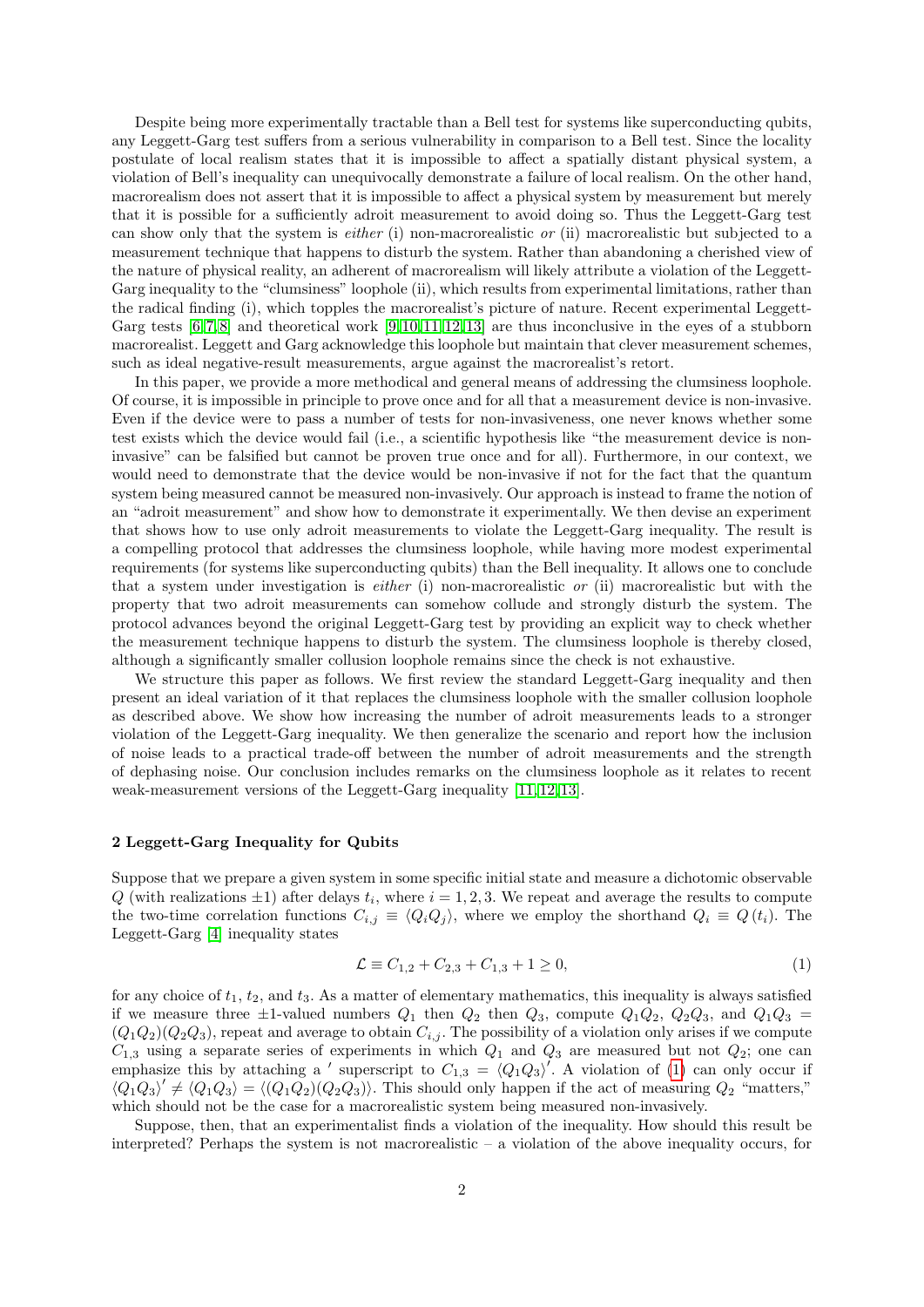

<span id="page-3-1"></span>Fig. 1 A series of experiments to address the clumsiness loophole in a violation of the Leggett-Garg inequality in equation [\(1\)](#page-2-0). Suppose that the second measurement in (a)-(d) is shown experimentally to have no effect on the joint probability distribution between measurements of observables  $Q_1$  and  $Q_3$ . Then these measurements are adroit, and any sequence of them is also adroit. We then perform a new experiment (e) that includes these measurements. Given the evidence of adroitness provided by (a)-(d), plus the closure of adroitness axiom, violation of the Leggett-Garg inequality in (e) can be attributed to a failure of macrorealism rather than to experimental clumsiness.

example, for a two-state quantum system initialized to a maximally mixed state in a noiseless environment with vanishing system Hamiltonian, and  $Q_1 = \sigma_z$ ,  $Q_2 = (\sigma_y - \sigma_z)/\sqrt{2}$ ,  $Q_3 = -\sigma_y$ . (Here,  $\sigma_i$  denotes a Pauli matrix.)<sup>[1](#page-3-0)</sup> For such a quantum system, the measurement of  $Q_2$  "matters" because it causes a collapse according to the axioms of quantum mechanics. On the other hand, a violation could also occur for a macrorealistic two-state system being measured in an invasive fashion because of limitations in the experimental measurement technique; in this case the act of measuring  $Q_2$  matters only because experimental practicalities have led to a "clumsy" measurement apparatus. Here, we propose a protocol that is designed to mitigate this stark uncertainty in interpretation.

Consider the experiment depicted in Fig.  $1(a)$ . We will say that the second measurement is adroit if it does not have any affect on the joint probability distribution of the outcomes of the first and third measurements. That is, suppose that results  $a$  and  $c$  correspond to the respective outcomes of the first and third measurements. Then, the second measurement is  $\epsilon$ -adroit if

$$
\sum_{a,c} |P\{a,c \mid 2nd \text{ measurement is performed }\}\
$$
  
-
$$
P\{a,c \mid 2nd \text{ measurement not performed}\}| \le \epsilon,
$$

where we stipulate (as in Fig. 1a) that no other measurement be performed besides the first, second, and third measurements. An experimentalist can confirm whether a measurement is  $\epsilon$ -adroit (we will simply say "adroit" in what follows) by collecting statistics to build confidence that the above condition

<span id="page-3-0"></span>We are assuming a vanishing Hamiltonian for now in order simplify the presentation. Section [4](#page-5-0) details an equivalent, but experimentally more natural case, in which there is a non-trivial Hamiltonian  $\omega \sigma_X$ , the observables are all  $Q(t_i) = \sigma_Z$ , and the measurement times  $t_i$  are chosen appropriately.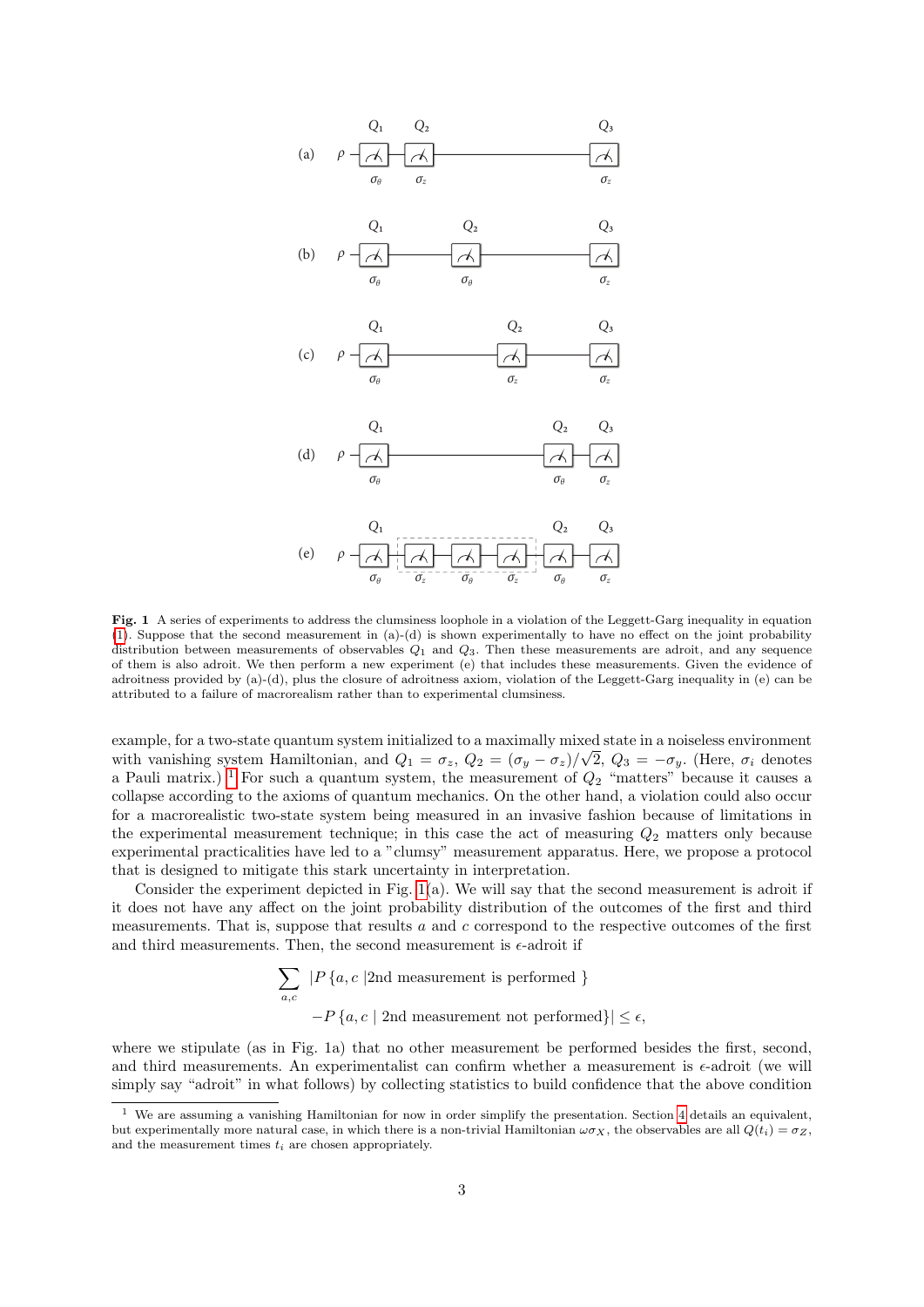

<span id="page-4-0"></span>Fig. 2 The above figure depicts the Leggett-Garg quantity in equation  $(4)$  for different values of the number n of interleaved pairs of measurements. The dashed line divides the space into two regions: points above the line do not violate the Leggett-Garg inequality, while points below violate it.

holds. Assuming that the  $\epsilon$ -adroitness test gives convincing evidence that the 2nd measurement has no effect on the system, it is natural to assume for a macrorealistic system that performing two  $\epsilon$ adroit measurements should yield a  $2\epsilon$ -adroit composite measurement (this could be termed the *closure* of adroit measurements). Of course, if the 2nd measurement has some violent effect on the system that is not revealed in the  $\epsilon$ -adroitness test, it is possible in principle for two seemingly innocuous  $\epsilon$ adroit measurements to collude and have a dramatic effect on the system, violating the closure of adroit measurements. Our protocol does not rule out this (in our opinion unnatural) possibility.

With this notion of adroit measurements in mind, consider the procedure depicted in Fig. [1.](#page-3-1) Suppose the experimentalist first performs experiments (a)-(d) and can demonstrate in each case that the second measurement is adroit as defined above. Finally, the experimentalist performs Fig.  $1(e)$ . Experiment (e) follows the Leggett-Garg protocol except that  $\langle Q_1 Q_2 \rangle$  and  $\langle Q_2 Q_3 \rangle$  are obtained in the presence of the boxed measurements, whereas  $\langle Q_1 Q_3 \rangle$  is obtained not only without performing  $Q_2$ , but also without performing the boxed measurements. Since the boxed measurements and  $Q_2$  of Fig. [1\(](#page-3-1)e) have individually been shown to be adroit in experiments (a)-(d), the closure of adroit measurements implies that it should have negligible effect on the correlator  $\langle \hat{Q}_1 \hat{Q}_3 \rangle'$  whether they are performed or not.

What happens if we apply this new procedure to a two-state system such as a qubit that is actually quantum mechanical? As shown in Fig. [1,](#page-3-1) we choose as observables  $\sigma_z$  and  $\sigma_\theta \equiv \cos(\theta) \sigma_z + \sin(\theta) \sigma_x$ . Assume for now that the system is noiseless and has vanishing Hamiltonian. Then, it is clear that the second measurement in experiments (a)-(d) does not affect the correlations between the first and third measurements because measuring a variable twice in a row has no additional effect on the system. Thus, the measurements are perfectly adroit in this ideal case. What happens in experiment (e)? To answer this question, we first calculate several relevant quantities. We define superoperator  $\overline{\Delta}$  as a  $\sigma_z$  basis dephasing of a qubit with density operator  $\rho$ :  $\overline{\Delta}(\rho) \equiv \frac{1}{2} (\rho + \sigma_z \rho \sigma_z)$  and  $\overline{\Delta}_{\theta}$  as a  $\sigma_{\theta}$  basis dephasing:  $\overline{\Delta}_{\theta}(\rho) \equiv \frac{1}{2} (\rho + \sigma_{\theta} \rho \sigma_{\theta})$ . The following relation is useful:  $\overline{\Delta}(\sigma_{\theta}) = \cos(\theta) \sigma_z$ , a by exploiting it:  $\overline{\Delta}_{\theta}(\sigma_z) = \cos(\theta) \sigma_{\theta}$ . Now, we calculate the correlation  $\langle Q_1 Q_3 \rangle' = \frac{1}{2} \text{Tr} [\sigma_z \{\sigma_{\theta}, \rho\}]$ , where  $\{\sigma_{\theta}, \rho\}$  is the anticommutator. The other correlation functions  $\langle Q_1 Q_2 \rangle$  and  $\langle Q_2 Q_3 \rangle$  are as follows:

$$
\langle Q_1 Q_2 \rangle = \frac{1}{2} \text{Tr} \left[ \sigma_\theta \left( \overline{\Delta} \circ \overline{\Delta}_\theta \circ \overline{\Delta} \right) \left( \{ \sigma_\theta, \rho \} \right) \right], \tag{2}
$$

$$
\langle Q_2 Q_3 \rangle = \frac{1}{2} \text{Tr} \left[ \sigma_z \left\{ \sigma_\theta, \left( \overline{\Delta} \circ \overline{\Delta}_\theta \right)^2 (\rho) \right\} \right]. \tag{3}
$$

Let us suppose that the qubit begins in the maximally mixed state, so that  $\rho = I/2$ . Then, the above expressions imply  $\langle Q_1 \overline{Q_3} \rangle' = \cos(\theta)$ ,  $\langle Q_1 Q_2 \rangle = \cos^4(\theta)$ ,  $\langle Q_2 Q_3 \rangle = \cos(\theta)$ . The Leggett-Garg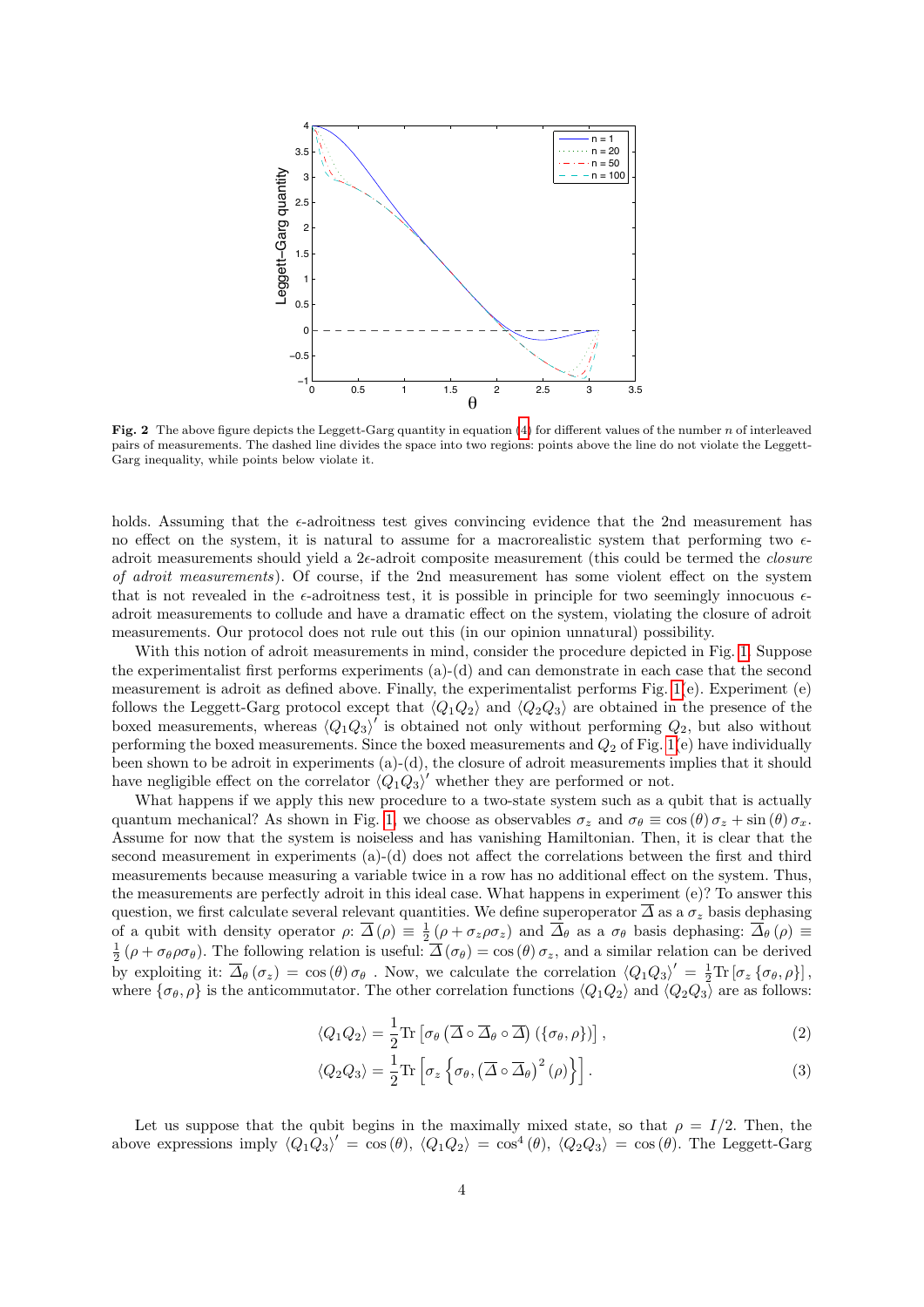inequality  $\mathcal{L} = 1 + \cos^4(\theta) + 2\cos(\theta) \ge 0$  is violated if we choose  $\theta$  between .683 $\pi$  and  $\pi$ . If one could demonstrate this violation experimentally, it would show that our two-level quantum system is either (i) non-macrorealistic or (ii) macrorealistic but with the peculiar property that two adroit measurements can somehow collude and strongly disturb the system.

#### 3 Generalization to more measurements

We can generalize the above analysis to the scenario where the experimentalist performs  $2n + 1$  measurements in the dotted box. We have  $\sigma_{\theta}$  as  $Q_1$ ; then n interleaved pairs of measurements of  $\sigma_z$  and  $\sigma_{\theta}$ followed by  $\sigma_z$ ; then  $\sigma_\theta$  as  $Q_2$ ; and finally  $\sigma_z$  as  $Q_3$ . In this case,

$$
\langle Q_1 Q_2 \rangle = \frac{1}{2} \text{Tr} \left[ \sigma_z \left( \overline{\Delta} \circ \left( \overline{\Delta}_{\theta} \circ \overline{\Delta} \right)^n \right) \left( \{ \sigma_{\theta}, \rho \} \right) \right],
$$
  

$$
\langle Q_2 Q_3 \rangle = \frac{1}{2} \text{Tr} \left[ \sigma_z \left\{ \sigma_{\theta}, \left( \overline{\Delta} \circ \overline{\Delta}_{\theta} \right)^{2n} (\rho) \right\} \right],
$$

while the other correlation function  $\langle Q_1 Q_3 \rangle'$  remains the same. The measurements are again perfectly adroit in this ideal case. If  $\rho$  is maximally mixed,  $\langle Q_1Q_3\rangle' = \cos(\theta)$ ,  $\langle Q_1Q_2\rangle = \cos^{2(n+1)}(\theta)$ ,  $\langle Q_2Q_3\rangle =$  $\cos(\theta)$ , then the Leggett-Garg inequality reads as follows:

<span id="page-5-1"></span>
$$
\mathcal{L} = 1 + \cos^{2(n+1)}(\theta) + 2\cos(\theta) \ge 0.
$$
\n
$$
(4)
$$

We can take the number  $n$  of interleaved pairs of measurements to be arbitrarily large. As shown in Fig. [2,](#page-4-0) we obtain a somewhat larger violation for a slightly larger range as n increases  $(2\pi/3 \le \theta < \pi$  when  $n \to \infty$ ). Note that it is not possible to violate the inequality if one *reduces* the number of measurements in the dotted box in (e) from 3 to 1; although our protocol clearly depends upon the non-commutativity of  $\sigma_z$  and  $\sigma_\theta$ , one does not obtain an inequality violation from the most straightforward version of our protocol, where the measurements are  $\sigma_{\theta}$ , then  $\sigma_{z}$ , then  $\sigma_{\theta}$ , then  $\sigma_{z}$ .

### <span id="page-5-0"></span>4 Leggett-Garg Inequality with Non-zero Hamiltonian

The original Leggett-Garg inequality was framed for an rf-SQUID system with non-trivial dynamics. A violation of the inequality [\(1\)](#page-2-0) occurs, for example, for a two-state quantum system such as an rf-SQUID initialized to a maximally mixed state with system Hamiltonian  $\omega \sigma_x/2$ , observable Q chosen to be  $\sigma_z$ , and measurement times  $t_1 = 0$ ,  $t_2 = 3\pi/4\omega$ , and  $t_3 = 3\pi/2\omega$ . It is straightforward to adapt our protocol to this rf-SQUID case simply by converting Fig. [1](#page-3-1) from the Schrödinger picture to the Heisenberg picture. For simplicity, we take Hamiltonian  $\omega \sigma_x$  so that the evolution operator is  $U_t \equiv \exp \{-i\omega \sigma_x t\}$ , where we implicitly set  $\hbar = 1$ . The following relations hold

<span id="page-5-3"></span><span id="page-5-2"></span>
$$
\mathcal{U}_{t}(\sigma_{z}) = \sigma_{y} \sin (2\omega t) + \sigma_{z} \cos (2\omega t),
$$
  

$$
\mathcal{U}_{t}(\sigma_{\theta}) = \sigma_{x} \sin (\theta) + \cos (\theta) (\sigma_{y} \sin (2\omega t) + \sigma_{z} \cos (2\omega t)),
$$

where  $\mathcal{U}_t(\rho) \equiv U_t \rho U_t^{\dagger}$ . Notice that the second measurements in experiments (a)-(d) are all perfectly adroit if we measure at time intervals equal to  $\pi m/\omega$  where m is some positive integer. This adroitness holds because the function  $\sin(2\omega t)$  vanishes at these times, and the scenario here then maps to the earlier scenario with trivial dynamics. (In other words, these are quantum nondemolition measurements as in [\[12\]](#page-7-11).) The correlation functions are as follows:

$$
\langle Q_1 Q_3 \rangle' = \frac{1}{2} \text{Tr} \left[ Q_3 \, \mathcal{U}_{5\tau} \left( \{ Q_1, \mathcal{U}_{\tau} \left( \rho \right) \} \right) \right],\tag{5}
$$

$$
\langle Q_1 Q_2 \rangle = \frac{1}{2} \text{Tr} \left[ Q_2 \left( \mathcal{U}_\tau \circ \overline{\Delta} \circ \mathcal{U}_\tau \circ \overline{\Delta}_\theta \circ \mathcal{U}_\tau \circ \overline{\Delta} \circ \mathcal{U}_\tau \right) \left( \{ Q_1, \mathcal{U}_\tau (\rho) \} \right) \right], \tag{6}
$$

$$
\langle Q_2 Q_3 \rangle = \frac{1}{2} \text{Tr} \left[ Q_3 \, \mathcal{U}_\tau \left( \left\{ Q_2, \left( \mathcal{U}_\tau \circ \overline{\Delta} \circ \mathcal{U}_\tau \circ \overline{\Delta}_\theta \circ \mathcal{U}_\tau \circ \overline{\Delta} \circ \mathcal{U}_\tau \circ \overline{\Delta}_\theta \circ \mathcal{U}_\tau \right) (\rho) \right\} \right) \right],\tag{7}
$$

where  $\tau$  is the uniform time interval between measurements. Choosing  $\rho$  as the maximally mixed state,  $Q_1 = \sigma_\theta$ ,  $Q_2 = \sigma_\theta$ ,  $Q_3 = \sigma_z$ , and each of the time intervals  $\tau$  equal to  $\pi m/\omega$  in equations [\(5-](#page-5-2)[7\)](#page-5-3) yields the same correlation values as in the trivial dynamics case. Thus, we obtain a violation of the Leggett-Garg inequality if we measure at time intervals  $\tau$  equal to  $\pi m/\omega$  where m is some positive integer and if we choose the angle  $\theta$  to be in the range given previously.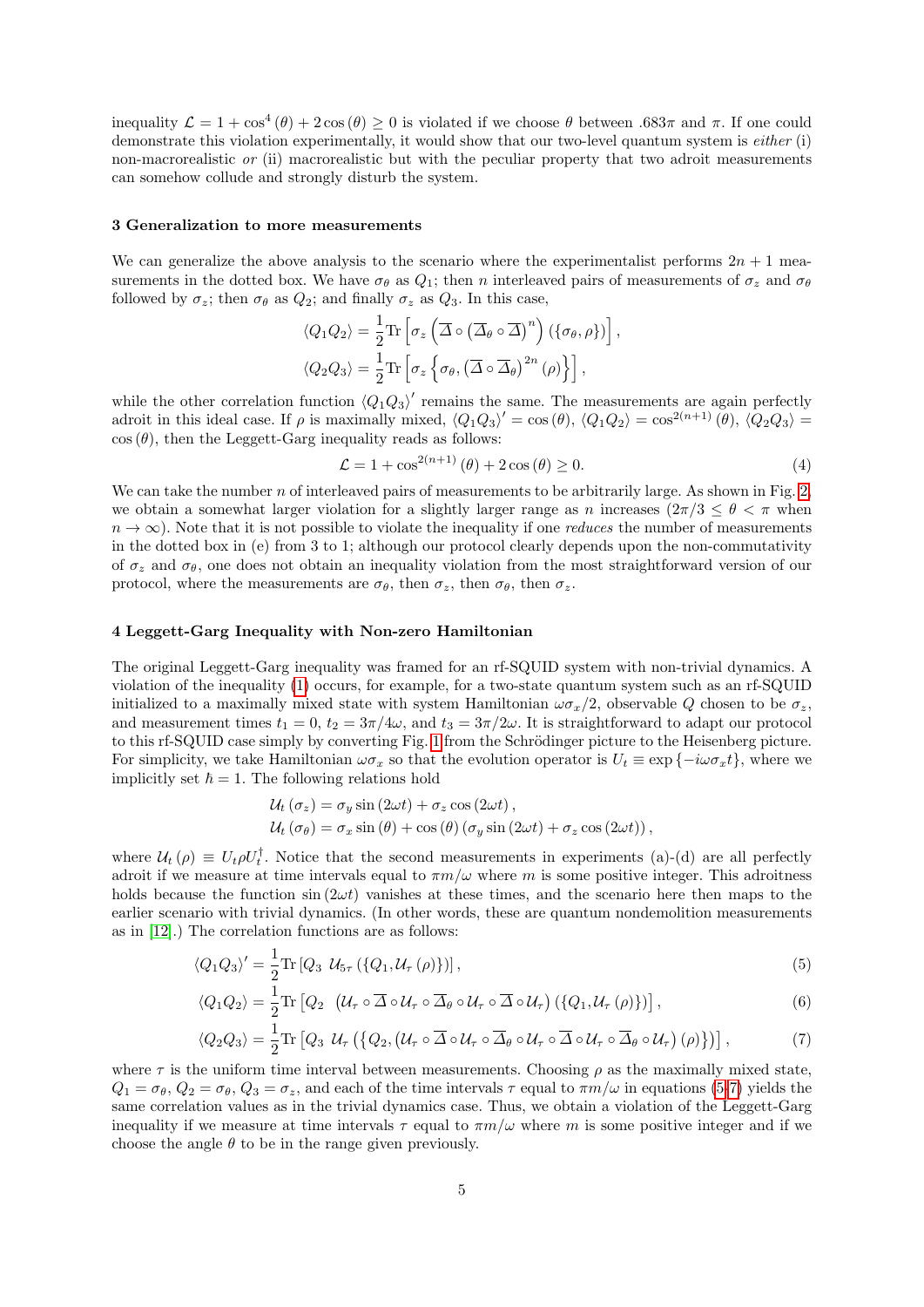

<span id="page-6-1"></span>**Fig. 3** The red, flatter surface shows the function  $-\epsilon_{\text{total}}(\gamma, \theta)$ . It results from computing and summing the  $\epsilon$ -adroitness of experiments (a)-(d) in Fig. [1](#page-3-1) when the system evolves according to the equation of motion [\(8\)](#page-6-0). This surface divides the space into two regions: points above the surface do not violate  $\mathcal{L} \ge -\epsilon_{\text{total}}(\gamma, \theta)$ , while points below the surface do violate it. The blue, curvier surface shows the Leggett-Garg quantity  $\mathcal L$  as a function of the angle  $\theta$  and the dephasing rate  $\gamma$ . The range of angles  $\theta$  for which we observe a violation decreases as we increase the dephasing rate  $\gamma$ . At  $\gamma > 0.007$ , it is no longer possible to observe a violation for any angle θ. The less stringent condition  $\mathcal{L} \geq 0$  allows a violation up to  $\gamma > 0.012$ (not shown).

#### 5 Leggett-Garg Inequality with Dephasing Noise

We modify the above scenarios to include some dephasing effects described by the Lindblad equation [\[14\]](#page-7-13):

<span id="page-6-0"></span>
$$
\dot{\rho}(t) = -i\left[\omega\sigma_x, \rho(t)\right] + 2\gamma\left(\sigma_z\rho(t)\sigma_z - \rho(t)\right),\tag{8}
$$

where the Hamiltonian is  $\omega \sigma_x$  as before and  $\gamma$  is the rate of dephasing. Let  $\mathcal{N}_{\tau}(\rho)$  denote the timedependent CPTP map that the above Lindblad equation effects. We can calculate the correlation functions  $\langle Q_1Q_3\rangle'$ ,  $\langle Q_1Q_2\rangle$ , and  $\langle Q_2Q_3\rangle$  by replacing  $\mathcal{U}_{\tau}$  with  $\mathcal{N}_{\tau}$  in equations [\(5-](#page-5-2)[7\)](#page-5-3). We also compute the total amount of  $\epsilon$ -adroitness of the measurements in experiments (a)-(d) of Fig. [1](#page-3-1) using the definition of adroitness and change equation [\(1\)](#page-2-0) to  $\mathcal{L} \ge -\epsilon_{\text{total}}$ . This makes it harder to violate the Leggett-Garg inequality since only a substantially negative value of  $\mathcal L$  is unambiguous given our finite measurement adroitness. Fig. [3](#page-6-1) displays the Leggett-Garg quantity  $\mathcal L$  as a function of the angle  $\theta$  and the dephasing rate  $\gamma$ . The range of angles  $\theta$  for which we observe a violation of the Leggett-Garg inequality decreases as we increase the dephasing rate.

One can also study Fig. [2](#page-4-0) as a function of dephasing rate  $\gamma$ . The violation exhibits a trade-off between the rate  $\gamma$  of dephasing noise and the number n of pairs of interleaved measurements because more measurements result in a longer amount of time for dephasing, and this extra dephasing then offsets the benefits of more measurements.

## 6 Conclusion

We have shown how to address a fundamental objection to the Leggett-Garg inequality by altering the protocol. We then explored improvements to our protocol and the effects of non-trivial system dynamics and noise. Our generic Hamiltonian and dephasing model could be replaced with more refined models, such as the spin-boson model [\[15\]](#page-7-14), for calculations on specific systems.

Note that only strong, projective measurements appear in our protocol. Given the recent developments in weak-measurement-based Leggett-Garg tests [\[7,](#page-7-6) [8,](#page-7-7) [11,](#page-7-10) [12,](#page-7-11) [13\]](#page-7-12), one might ask whether these tests have already addressed, or at least persuasively argued against, the clumsiness loophole. Unfortunately, the answer is no. The weak measurement-based Leggett-Garg tests are derived using a quantitative